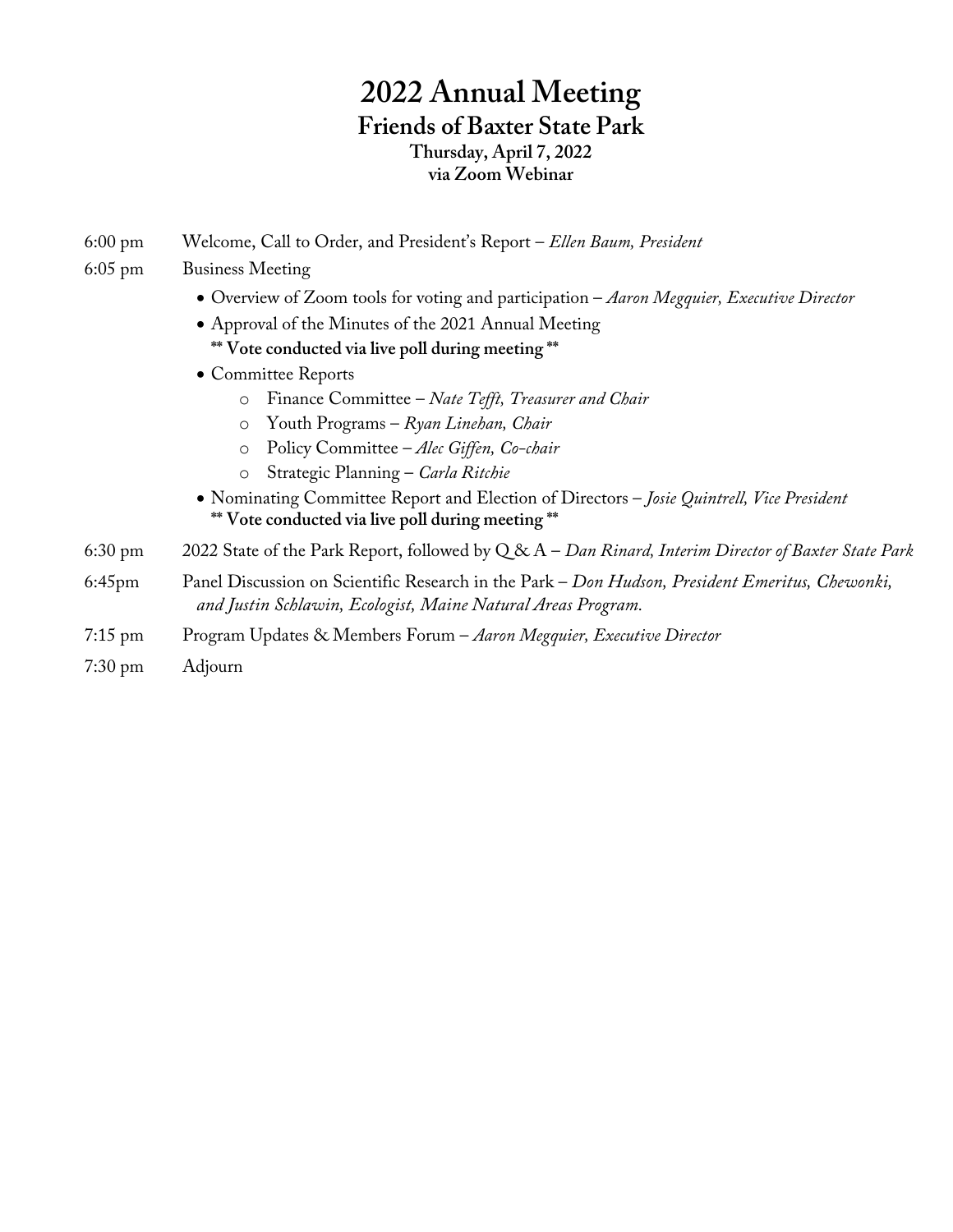#### **Friends of Baxter State Park Minutes of Annual Meeting April 7, 2021 Zoom video conference \*DRAFT\***

Votes are recorded in this order: Favor-oppose-abstaining

**Board directors in attendance:** (12) Ellen Baum (President), Josie Quintrell (Vice President), Nathan Tefft (Treasurer), Jym St. Pierre (Secretary), Jerry Bley, Alec Giffen, Bill Green, Ryan Linehan, Peter Millard, Jim Mroch, Steuart Thomsen, Brian Threlkeld. A quorum was present.

**Board directors not in attendance:** (2) Kim Bailey-Shaw, Matt DeLaney.

**FBSP staff in attendance:** Aaron Megquier (Executive Director), Mary Weitzman (Deputy Director), Sarah Holland (Membership Coordinator).

### **1. Opening Remarks**

At 6:03 pm, President Ellen Baum welcomed all the participants. She said that, after the disruption of the COVID pandemic, FBSP wanted to get back on schedule holding the annual meeting in April. She noted that while the programs were modified or on hold, Friends used the time to make operational improvements including welcoming a new Deputy Director. She thanked the staff, board directors, and members for persevering. She noted this was the largest Annual meeting at over 100 participants.

### **2. 2020 Annual Meeting minutes**

Motion to approve the minutes of the October 22, 2020, Annual Meeting was made by Peter Millard and seconded by Josie Quintrell. Using the Zoom polling tool, participants voted 74-0-0 to approve the motion.

### **3. Committee reports**

**3.1 Finance Committee.** Nathan Tefft, Treasurer and Finance committee chair, explained that despite the fundraising challenges created by the pandemic, Friends of Baxter State Park ended 2020 in a solid financial position. Grant income was higher and expenses were lower than budgeted. Friends anticipates that will be a more normal year.

**3.2 Membership & Member Activities Committee**. Executive Director Aaron Megquier explained that membership renewals dropped off by 30% in early 2020 due to economic setbacks from the pandemic. Memberships were extended for any who could not afford to pay them. Many renewed later in the year and at higher levels of giving. In October 2020, 30,000 letters were mailed to Baxter State Park visitors. More than 360 new members joined during the year bringing total membership to a record high of more than 1,450. Friends is developing a series of online videos entitled "How to Baxter." A preview of the first video in the series, narrated by Bill Green, was streamed. It will be live on the Friends' YouTube channel soon and posted to our website.

**3.3 Public Relations**. Jerry Bley, committee chair, reported that Friends has continued to publish and distribute the quarterly newsletter and a monthly e-newsletter. Friends assisted the Park in developing materials to communicate with visitors about COVID-related guidelines, and worked with the Appalachian Trail Conservancy on posters to educate AT thru-hikers about the Park. The number of social media followers increased 20%. There was considerable print and broadcast media coverage of Friends' youth programs. The annual auction of retired Park signs attracted 145 bidders and raised over \$14,000, which is split between FBSP and the Park.

**3.4 Policy Committee**. Alec Giffen, committee co-chair, said there were no new legislative bills that would impact the Park. Friends continued to engage in Katahdin Woods and Waters National Monument management planning, urging that part of the Loop Road be moved to provide a better buffer for the Park. The Policy Committee continues to monitor actions by the Land Use Planning Commission affecting development of lands adjoining the Park and a proposal for a large mine at Pickett Mountain near Patten.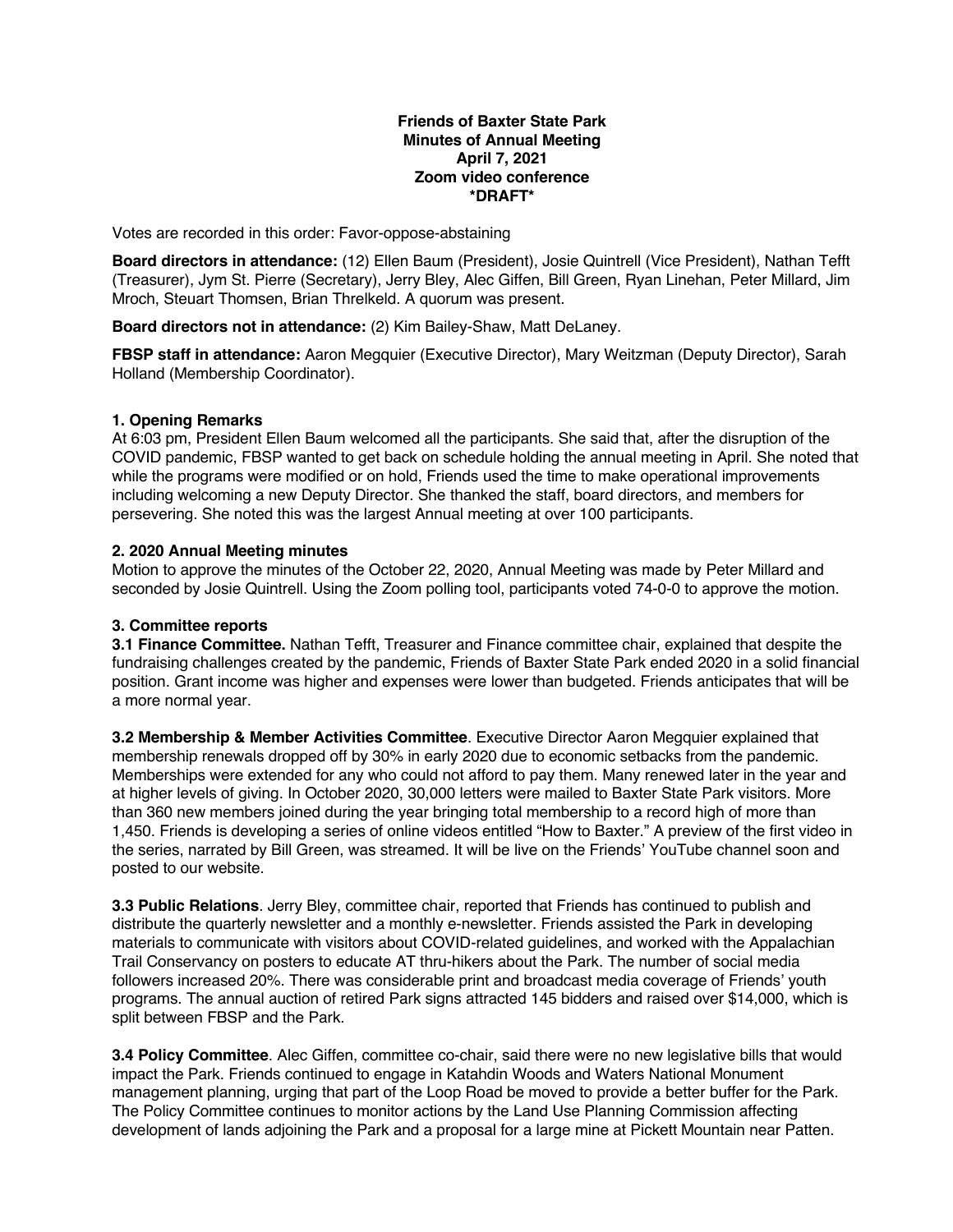**3.5 Nominating Committee.** Josie Quintrell, committee chair, thanked Jim Andrews, who retired from the board, for his service. Five directors have agreed to stand for election for another term: Ellen Baum, Jerry Bley, Peter Millard, Jym St. Pierre, and Nathan Tefft. In addition, Carla Ritchie was nominated as a new board director. Motion was made by Ellen Baum, seconded by Peter Millard, to elect the entire slate of nominees. Using the Zoom polling tool, participants voted 85-0-0 to approve the motion. Josie Quintrell encouraged members to submit names of potential directors for future board openings.

**4. State of the Park**. Baxter State Park Director Eben Sypitkowski used the theme of "emerging" to provide an update on the Park. First, we are emerging from the COVID pandemic. Although more people have been getting outside, last year there were no known cases of coronavirus contracted in the Park. The same public safety protocols will be in place this year. Second, the Park is emerging from a significant transition in staffing. A quarter of the 24 year-round staff are being hired right now. The 44 seasonal staff will start in early May. Several senior staff positions are being filled, including Ranger Supervisor, Interpretive Specialist, Natural Resources Director, and Transportation and Maintenance Supervisor. Eben asked Friends for help getting the word out about these employment opportunities as they have limited resources and abilities to advertise them. Third, the Katahdin region is emerging as a prominent recreation destination. While the Park does not advertise, it will be an increasingly important attraction in the region. A recent poll found that, while those familiar with the Park had a positive opinion, public knowledge about the Park remains low, especially concerning the fact that it is not part of the Maine State Park system and is not funded by tax dollars. The unique idea of prioritizing the needs of Wilderness over the needs of people and recreation is another area that could be a focus of Friends' educational efforts. There are great opportunities for Friends to assist with more education.

**5. Program updates**. Aaron Megquier explained that FBSP has been part of the Katahdin Collaborative, which will be receiving a major grant to promote revitalization of the region. Friends will decide soon whether to run in July-August the normal six-week Baxter Youth Conservation Corps for local youth, or the Baxter Youth Conservation Fellowships, or a hybrid program. Friends hopes to run the Maine Youth Wilderness Leadership Program in August, in conjunction with Chewonki, with COVID safety protocols in place.

**6. Members Forum.** Barbara DeVito Bourgoine described her new book, *Percy's Patience*, a children's picture biography about former Maine Governor Percival P. Baxter, illustrated by Jemelie Deering Bessette. Several members commented or asked about the Baxter Park Wilderness Fund, the Loop Road in Katahdin Woods and Waters National Monument, improving awareness of Wabanaki history at Katahdin, and campsite reservations, trail maintenance, improving stream crossings, scientific research, and climate change impacts in the Park.

The meeting adjourned at 7:49 pm.

Respectfully submitted by Jym St. Pierre, Secretary.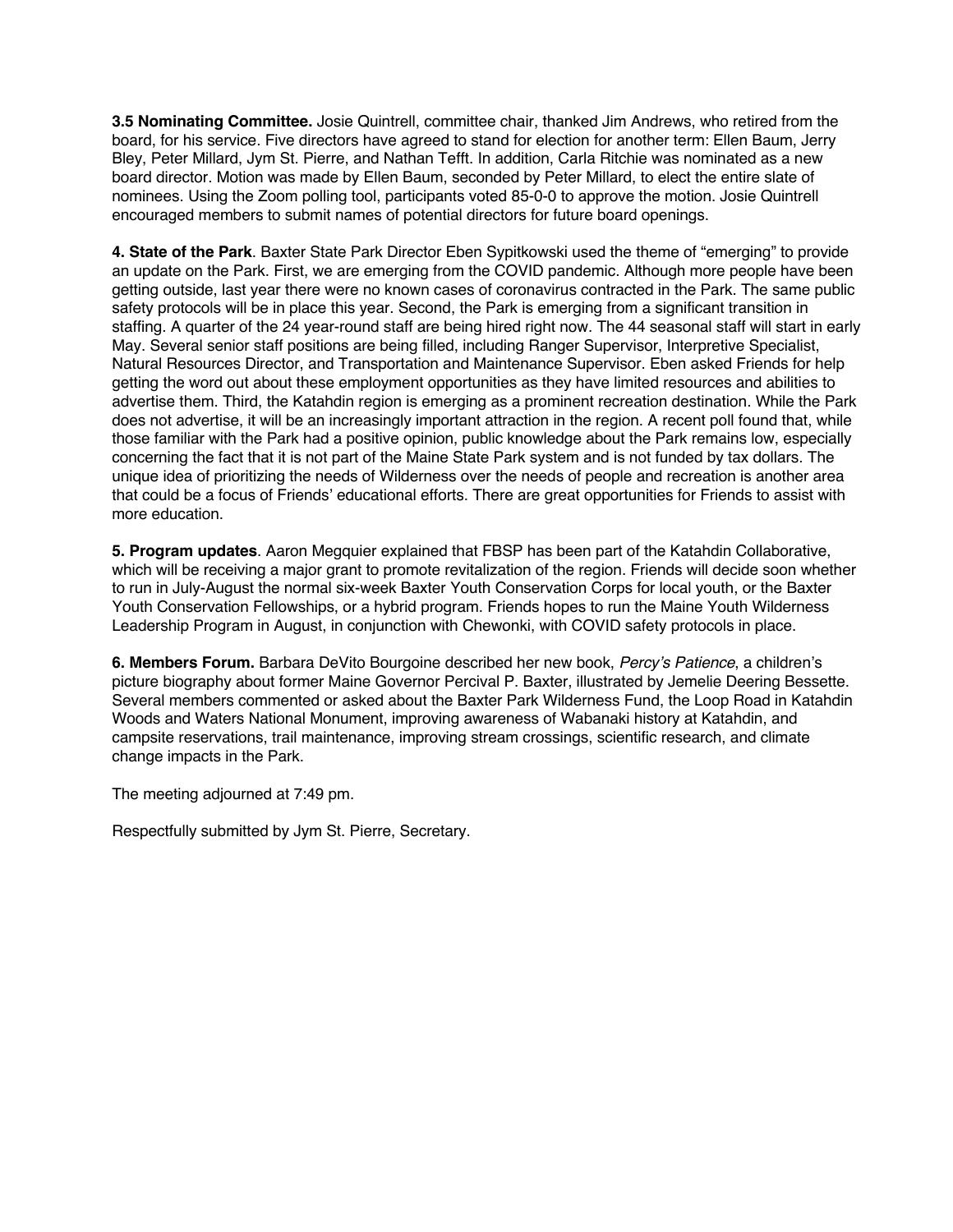## **Friends of Baxter State Park Balance Sheet**

|                                                   | Dec 31, 2021        | Dec 31, 2021          | Dec 31, 2021 | Dec 31, 2020 |
|---------------------------------------------------|---------------------|-----------------------|--------------|--------------|
|                                                   | <b>General Fund</b> | <b>Endowment Fund</b> | Combined     | Combined     |
| <b>ASSETS</b>                                     |                     |                       |              |              |
| <b>Current Assets</b>                             |                     |                       |              |              |
| Cash                                              |                     |                       |              |              |
| <b>Checking - BSB</b>                             | 152,383             | 0                     | 152,383      | 187,792      |
| PayPal Account - BSB                              | 22,853              | 0                     | 22,853       | 1,198        |
| <b>Event Change Fund</b>                          | 50                  | 0                     | 50           | 50           |
| <b>Total Checking/Savings</b>                     | 175,286             | 0                     | 175,286      | 189,040      |
| <b>Other Current Assets</b>                       |                     |                       |              |              |
| <b>Misc. Receivables</b>                          | 101                 | 0                     | 101          | 0            |
| Due from PayPal & ProPay                          | 2,492               | $\mathbf 0$           | 2,492        | 6,517        |
| <b>Prepaid Expenses</b>                           | 1,600               | 0                     | 1,600        | 850          |
| Inventory                                         | 4,050               | $\mathbf{0}$          | 4,050        | 3,344        |
| <b>Total Other Current Assets</b>                 | 8,243               | 0                     | 8,243        | 10,711       |
| <b>Total Current Assets</b>                       | 183,529             | 0                     | 183,529      | 199,751      |
| <b>Other Assets</b>                               |                     |                       |              |              |
| 18000 · Investment Account                        | $\mathbf 0$         | 283,015               | 283,015      | 158,125      |
| <b>Total Other Assets</b>                         | $\mathbf 0$         | 283,015               | 283,015      | 158,125      |
| <b>TOTAL ASSETS</b>                               | 183,529             | 283,015               | 466,544      | 357,876      |
| <b>LIABILITIES &amp; EQUITY</b>                   |                     |                       |              |              |
| <b>Liabilities</b>                                |                     |                       |              |              |
| <b>Accounts Payable &amp; Accrued Expenses</b>    | 4,497               | 0                     | 4,497        | 3,491        |
| <b>Sales Tax Payable</b>                          | 229                 | 0                     | 229          | 275          |
| <b>Total Current Liabilities</b>                  | 4,726               | 0                     | 4,726        | 3,766        |
| Reserve for Legal Defense Fund                    | 10,000              | 0                     | 10,000       | 10,000       |
| <b>Total Long-term Liabilities</b>                | 10,000              | $\mathbf 0$           | 10,000       | 10,000       |
| <b>Total Liabilities</b>                          | 14,726              | 0                     | 14,726       | 13,766       |
| Equity                                            |                     |                       |              |              |
| Net Assets with Donor Restrictions - BYCC         | 30,500              | 0                     | 30,500       | 32,933       |
| <b>Net Assets with Donor Restrictions - MYWLP</b> | 1,500               | 0                     | 1,500        | 16,023       |
| Net Assets with Donor Restrictions - Endowment    | 17,859              | 178,460               | 196,319      | 85,203       |
| Net Assets with Donor Restrictions - Fundraising  | 0                   | 0                     | 0            | 500          |
| <b>Unrealized Gains/(Losses)</b>                  | $\mathbf 0$         | 35,172                | 35,172       | 27,609       |
| <b>Net Assets without Donor Restrictions</b>      | 118.944             | 69,383                | 188,327      | 181,842      |
| <b>Total Equity</b>                               | 168,803             | 283,015               | 451,818      | 344,110      |
| <b>TOTAL LIABILITIES &amp; EQUITY</b>             | 183,529             | 283,015               | 466,544      | 357,876      |
|                                                   |                     |                       |              |              |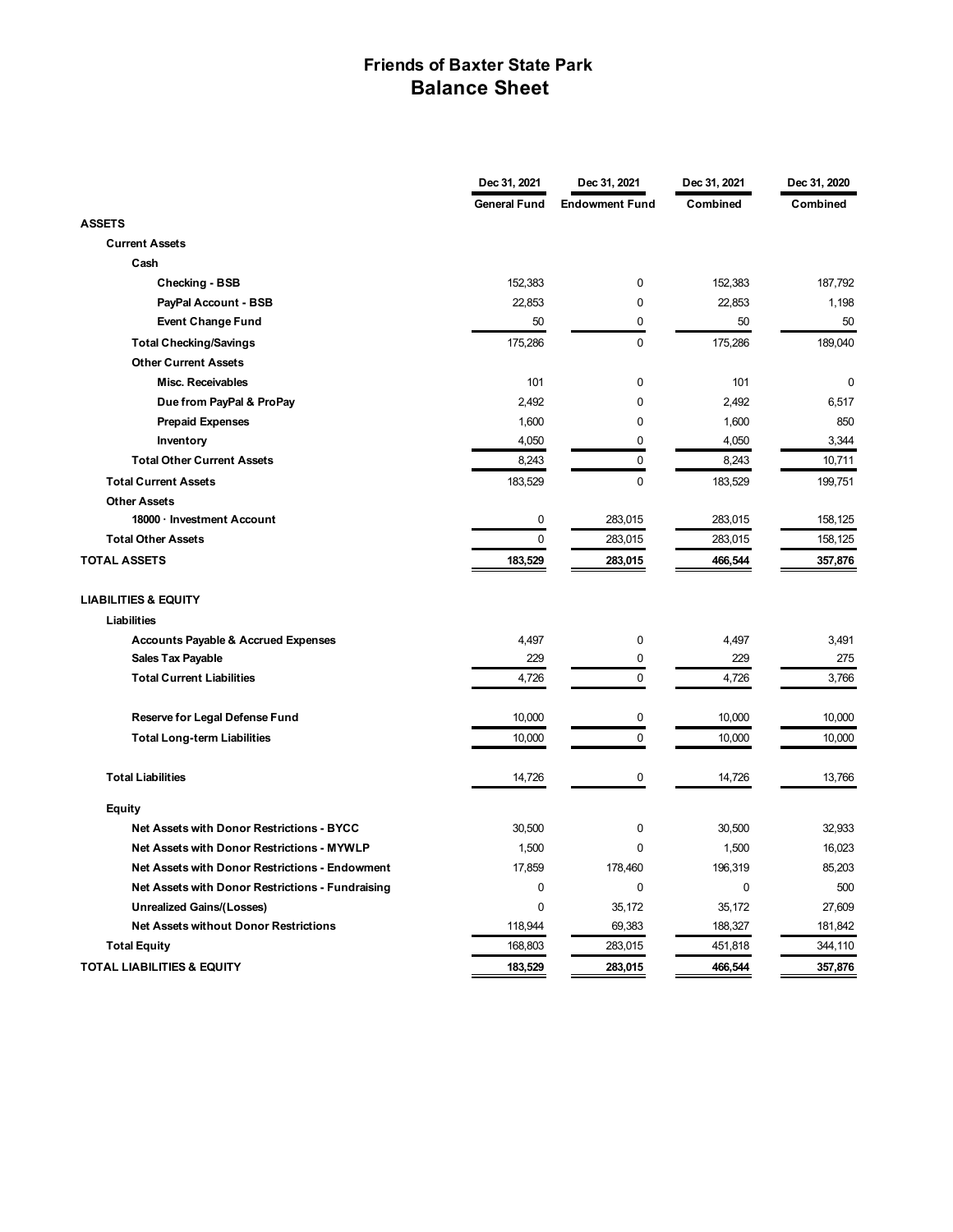## **Friends of Baxter State Park Budget vs. Actual General Fund**

|                                         | Jan 1 - Dec 31, 2021 | Jan 1 - Dec 31, 2021 |                      |  |
|-----------------------------------------|----------------------|----------------------|----------------------|--|
|                                         | Actual               | <b>Budget</b>        | Fav (Unfav) Variance |  |
| Income                                  |                      |                      |                      |  |
| 41350 Grants                            | 118,250              | 130,000              | (11,750)             |  |
| 41600 · Restricted contributions        | 5,000                | 25,000               | (20,000)             |  |
| 42000 · Business support                | 4,755                | 6,000                | (1,245)              |  |
| 42420 · Unrestricted contributions      | 45,947               | 70,000               | (24,053)             |  |
| 42440 · Memorial contributions          | 3,350                | $\Omega$             | 3,350                |  |
| 44200 · Membership Income               | 103,118              | 98,000               | 5,118                |  |
| 45000 · Royalties                       | 100                  | 200                  | (100)                |  |
| 48030 · Investment Income               | 333                  | 0                    | 333                  |  |
| 48030 · Interest Income                 | 85                   | 430                  | (345)                |  |
| 49100 · Special Events Income           | 2,272                | 5,000                | (2,728)              |  |
| 49200 · Fundraising Events              | 7,265                | 10,000               | (2,735)              |  |
| 49300 · Events Income                   | 0                    | 500                  | (500)                |  |
| Total 46000 · Sales                     | 4,477                | 5,386                | (909)                |  |
| <b>Gross Income</b>                     | 294,952              | 350,516              | (55, 564)            |  |
| <b>Less: Cost of Goods Sold</b>         | 2,110                | 1,937                | (173)                |  |
| <b>Total Income</b>                     | 292,842              | 348,579              | (55, 737)            |  |
| <b>Expense</b>                          |                      |                      |                      |  |
| 60100 · Salaries, wages and benefits    | 215,122              | 241,750              | 26,628               |  |
| 60920 · Business fees and licenses      | 96                   | 60                   | (36)                 |  |
| 62110 · Accounting Fees                 | 6,360                | 8,000                | 1,640                |  |
| 62130 · Website                         | 35                   | 35                   | 0                    |  |
| $62150 \cdot$ Other contracted services | 30,803               | 28,448               | (2,355)              |  |
| $62300 \cdot$ Facility fees             | 5,850                | 7,279                | 1,429                |  |
| $62400 \cdot$ Electricity               | 362                  | 600                  | 238                  |  |
| 62840 · Repair & Maintenance            | 164                  | 0                    | (164)                |  |
| 65020 · Postage                         | 12,559               | 11,082               | (1, 477)             |  |
| 65025 · Design services                 | 1,030                | 1,800                | 770                  |  |
| 65030 · Printing & copying              | 22,697               | 18,864               | (3,833)              |  |
| 65040 · Supplies                        | 2,529                | 5,324                | 2,795                |  |
| $65045 \cdot$ Equipment                 | 240                  | 100                  | (140)                |  |
| 65050 · Telephone                       | 2,292                | 2,200                | (92)                 |  |
| $65052 \cdot Internet$                  | 841                  | 842                  | 1                    |  |
| 65055 · Software                        | 2,344                | 1,874                | (470)                |  |
| 65100 · Advertising                     | 644                  | 1,000                | 356                  |  |
| 65110 · Memberships & Subscriptions     | 1,220                | 375                  | (845)                |  |
| $65120 \cdot$ Insurance                 | 1,997                | 1,627                | (370)                |  |
| 67000 · Contributions                   | 3,481                | 5,000                | 1,519                |  |
| 68300 · Travel                          | 1,524                | 6,150                | 4,626                |  |
| 68315 · Refreshments                    | 43                   | 2,000                | 1,957                |  |
| 68320 · Training                        | 0                    | 1,350                | 1,350                |  |
| 68400 · Event fees                      | 10                   | 600                  | 590                  |  |
| 68500 · Credit card fees                | 2,361                | 1,440                | (921)                |  |
| $69000 \cdot$ Other expenses            | 1,648                | 630                  | (1,018)              |  |
| <b>Total Expense</b>                    | 316,252              | 348,430              | 32,178               |  |
| Net Income (Loss)                       | (23, 410)            | 149                  | (23, 559)            |  |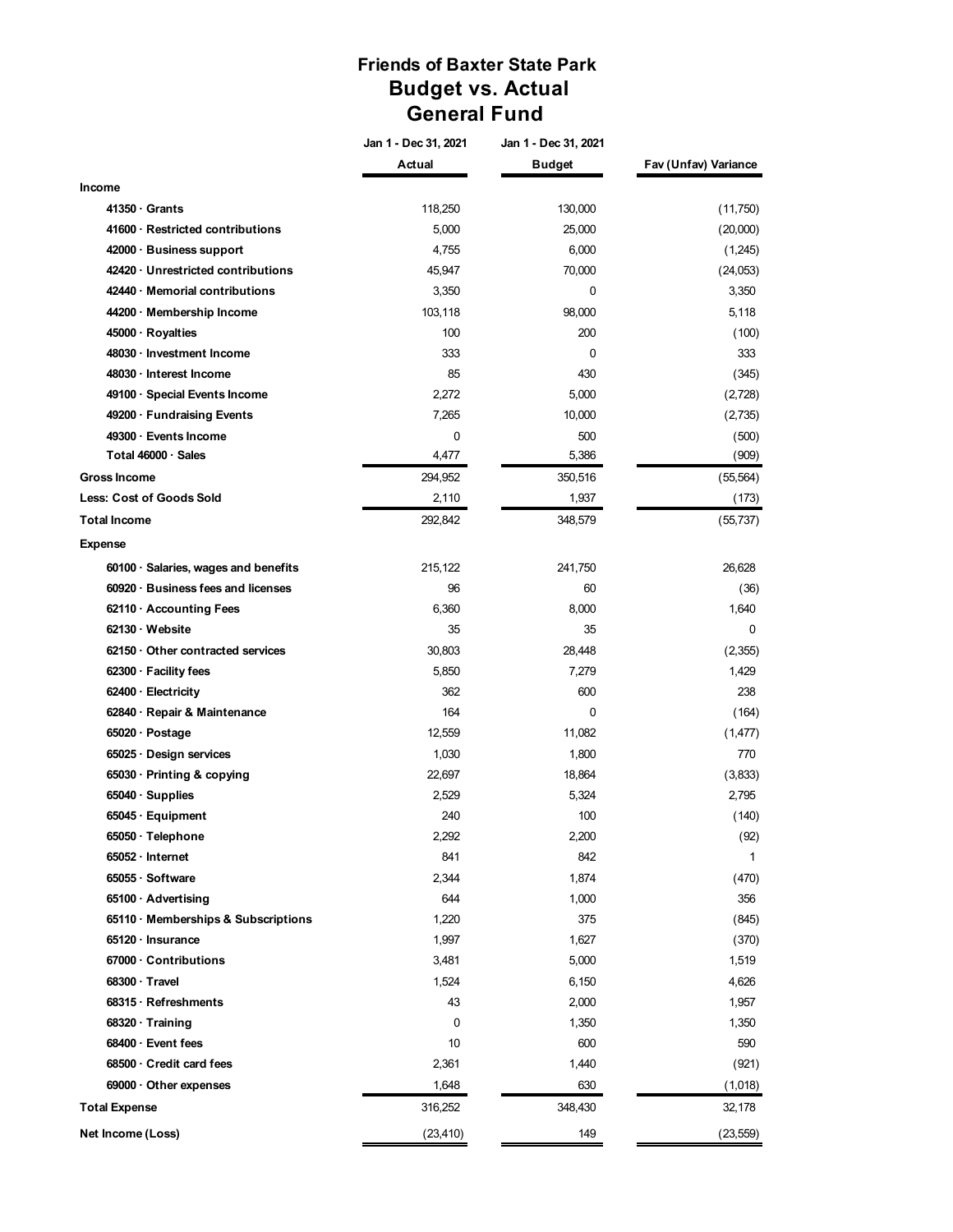# **FRIENDS OF BAXTER STATE PARK**

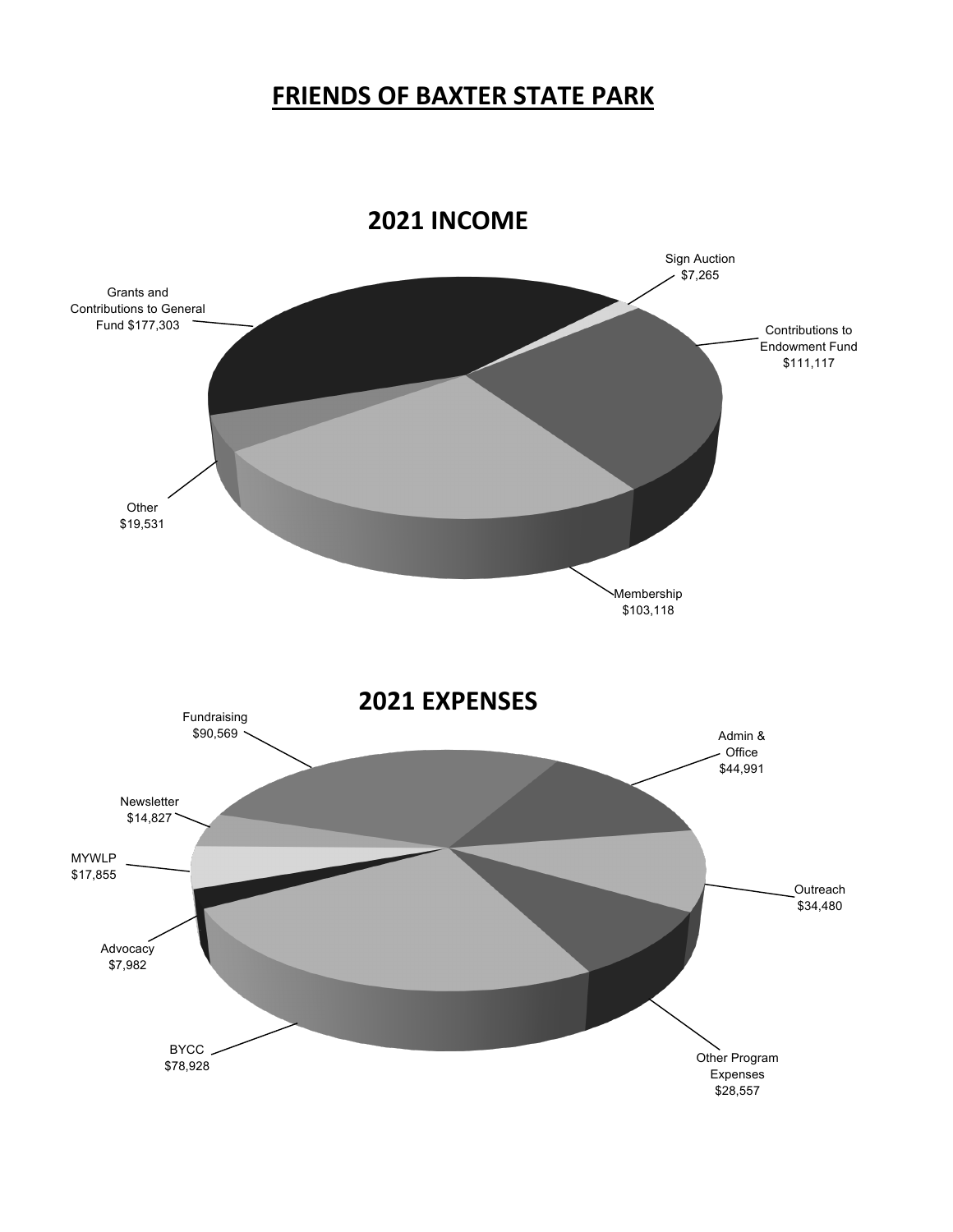# **FRIENDS OF BAXTER STATE PARK**



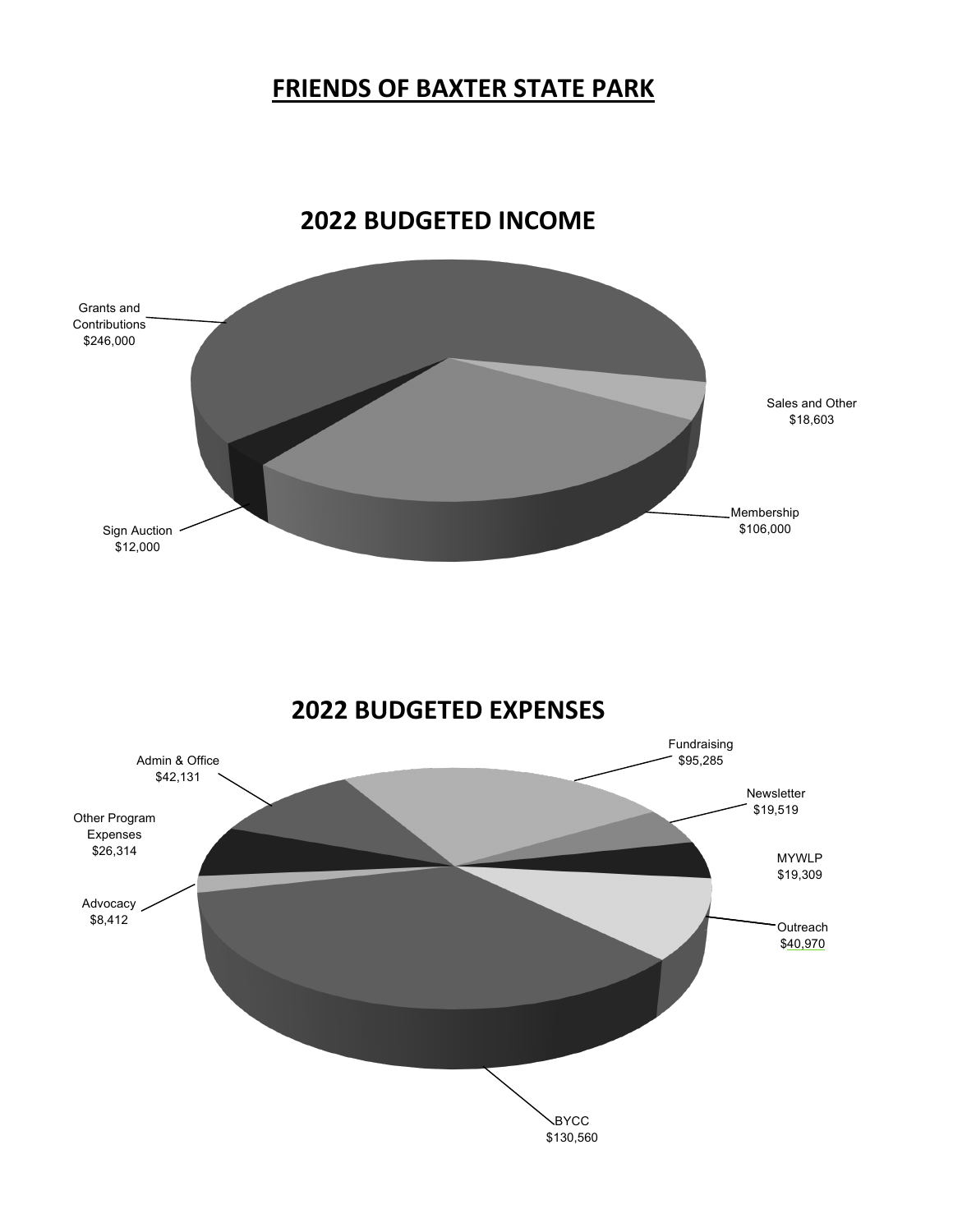## **Friends of Baxter State Park Profit & Loss Budget Overview January through December 2022**

**Jan - Dec 22 Ordinary Income/Expense Income 41000 · Grants** 143,000 **41600 · Restricted contributions** 27,000 **42000 · Business Support** 6,000 **42420 · Unrestricted Contributions** 60,000 **42430 · Board Contributions** 10,000 **44200 · Membership Income** 106,000 **45000 · Royalties** 200 **46000 · Sales** 5,400 **48030 · Interest Income** 430 **48800 · Transfer from Endowment** 15,000 **49200 · Fundraising Events** 12,000 **Total Income** 385,030 **Cost of Goods Sold** 2,427 **Gross Profit** 382,603 **Expense 60100 · Salaries, Wages and Benefits** 264,740 **60920 · Business fees and licenses** 60 **62110 · Accounting Fees** 8,000 **62130 · Website** 251 **62150 · Other contracted services** 40,068 **62300 · Facility Fees** 7,050 **62400 · Electricity** 600 **65020 · Postage** 12,164 **65025 · Design services** 2,000 **65030 · Printing & copying 18,300 manufactures** 18,300 manufactures 18,300 manufactures 18,300 manufactures 18,300 manufactures 18,300 manufactures 18,300 manufactures 18,300 manufactures 18,300 manufactures 18,300 manufa **65040 · Supplies** 5,116 **65045 · Equipment** 350 **65050 · Telephone** 2,400 **65052 · Internet** 842 **65055 · Software** 2,627 **65100 · Advertising** 700 **65110 · Memberships & Subscriptions** 875 **65120 · Insurance** 1,627 **67000 · Contributions** 6,000 **68300 · Travel** 5,150 **68320 · Training and Workshops** 800 **68400 · Event fees** 100 **68500 · Credit Card fees** 2,190 **69000 · Other expenses** 490 **Total Expense** 382,500 **Net Ordinary Income** 103 **Net Income 103**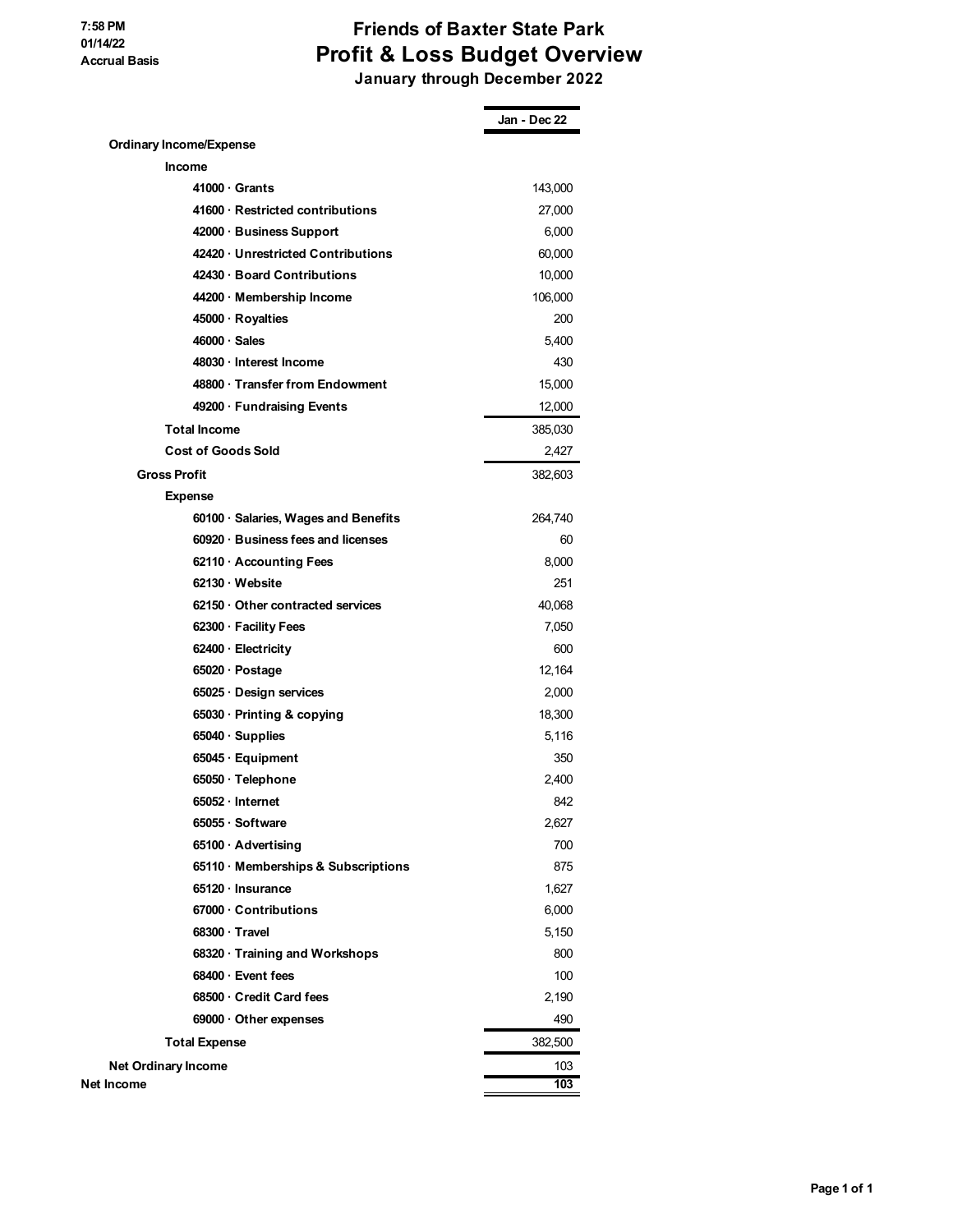### **NOMINEES FOR THE BOARD OF DIRECTORS Presented at the Annual Meeting, April 7, 2022**

Friends of Baxter State Park has fifteen positions on the Board of Directors. A standard term on the board is three years. Five positions are scheduled to expire each year. Terms are expiring in 2022 for five Director positions, which are currently held by Alec Giffen, Josie Quintrell, Jim Mroch, Carla Ritchie, and Steuart Thomsen. In addition, two Directors (Kim Bailey-Shaw and Brian Threlkeld) resigned in 2021 prior to their term expirations, creating vacancies for the remaining year of each of their terms. One current Director (Jim Mroch) is retiring from the Board and not seeking reelection.

The Nominating Committee nominates four incumbent Directors (Josie Quintrell, Alec Giffen, Carla Ritchie, and Steuart Thomsen) and three new Directors (Anna Bastidas, Jensen Bissell, and Hope Rowan) to fill the seven Director positions up for election in 2022, with terms as follows:

### **FOR ACTION BY THE MEMBERSHIP**

| Nominated for three-year terms: | Anna Bastidas               |  |  |
|---------------------------------|-----------------------------|--|--|
|                                 | Jensen Bissell              |  |  |
|                                 | Josie Quintrell (incumbent) |  |  |
|                                 | Carla Ritchie (incumbent)   |  |  |
|                                 | Steuart Thomsen (incumbent) |  |  |
| Nominated for one-year terms:   | Alec Giffen (incumbent)     |  |  |
|                                 | Hope Rowan                  |  |  |

### **About the Director Nominees:**

**Anna Bastidas** is an outdoor enthusiast who finds joy and community when spending time outside with others. She is the Associate Director of the Outing Club at Bowdoin College, and in this role trains student trip leaders, oversees the Orientation Trip program, and works to increase access, opportunity, and sense of belonging in the outdoors for all students. Anna graduated from Hamilton College in 2013, earned her Ed.M. from the Harvard Graduate School of Education in 2021, and also instructs for NOLS.

**Jensen Bissell** retired in 2017 from Baxter State Park after a 30-year career; 12 years as the Director and 18 years managing the forest on the north end of the park. In his retirement, Jensen works very part time for his sons in their business, Bissell Brothers Brewing Company, which has locations in Portland and Milo. Jensen serves on the Board of Trustees for two local hospitals and as regional representative on the NLH Finance Committee. He also is a board member of the Piscataquis County Soil and Water Conservation District. Jensen also serves on the Advisory Board for the Forest Society of Maine. Jensen resides in Milo and in his spare time enjoys traveling and hiking with his wife Breena, as well as fishing, reading, and gardening.

**Alec Giffen** is a Fellow with The Clean Air Task Force, focused on the role that forests can play to mitigate global warming. He is also the New England Forestry Foundation's representative in Maine. As Maine Forest Service Director Alec served on the Baxter State Park Authority. He also served as Director of the Maine Land Use Regulation Commission, with the Natural Resource Planning Division of the Maine State Planning Office, and founded the consulting firm Land & Water Associates that resolved disputes over land management and facility licensing. He has a Master of Science in ecology and a Bachelor of Science in Forest Science. Alec is an avid outdoorsman, a licensed professional forester and a registered Maine guide. After years of stories of family trips to Baxter, Alec got to the Park in the early '60s on a family backpack from Katahdin Stream to South Branch and has continued trips to the Park since. In speeches he often cites Governor Baxter's achievement in creating the Park and finds it particularly remarkable that Baxter included both wildlands and scientific forestry.